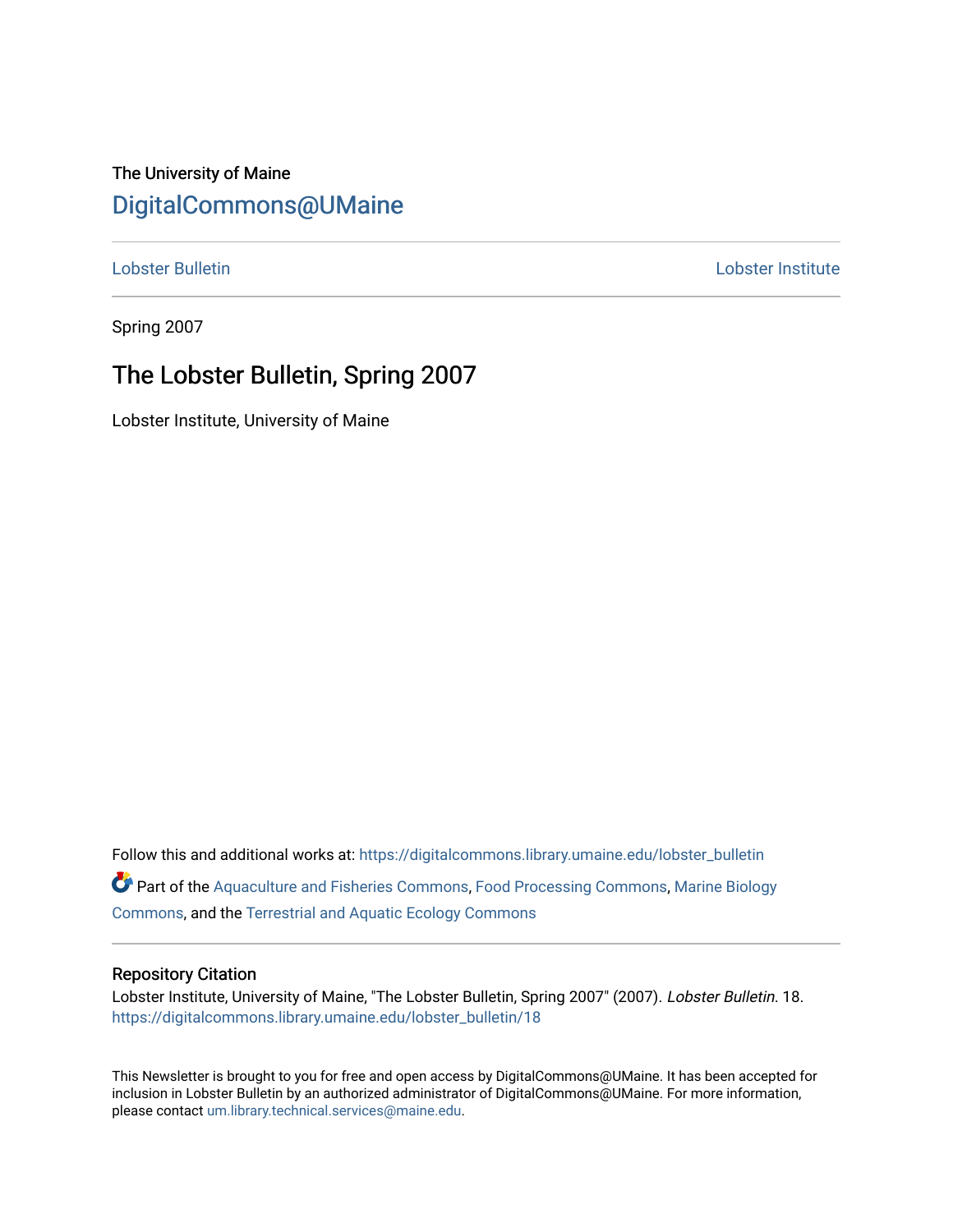

# **Spring 2007**

*"News, research updates, and information on lobsters and the lobster industry."*

### **Published by the Lobster Institute**

**"Protecting and conserving the lobster resource, and enhancing lobstering as an industry…and a way of life."** 

# **2007 Canadian/U.S. 2007 Canadian/U.S.** 2007 Canadian/U.S. 2008

 Lobstermen from both Canada and the United States gathered in St. John, New Brunswick on April 13 for the fourth Canadian/U.S. Lobstermen's Town Meeting, hosted by the Lobster Institute. The Town Meeting is designed as an industry-wide gathering of lobstermen and other interested parties, coming together to discuss topics of direct concern to the fishery and the lobster industry. Over sixty people were in attendance, and the focus was on the economics and socioeconomic impacts and influences related to the lobster industry. Ashton Spinney, a lobsterman from Nova Scotia and co-chair of the planning committee for the event started the meeting by noting, "The reason we're all here today is an important one. We may come from different geographic areas, but we all share and rely on the same natural resource. Sustaining a shared resource calls for constructive sharing of information. Our knowledge grows by this sharing of observations and experiences… and the greater our knowledge the better our decisionmaking will be."

Goals for the meeting included:

- Providing lobstermen with an opportunity to communicate what they see as the major economic implications related to sustaining a vital fishery and how these factors do or should fit into the management process.
- Discussing ways lobstermen and scientists can provide/enhance the data available to develop a complete picture of the overall impact of the lobster fishery on the socio-economic conditions of their communities, their states or provinces, and regionwide -- thus providing the industry and researchers with valuable information needed to make the case for adequate funding for lobster-related research and to advocate for management and legislative decisions geared toward finding the right balance between sustaining the resource and maintaining a vital fishery.

*A continuing "did you know" series featuring historical highlights of Lobster Institute research and accomplishments.* 



### **Twenty Years of Service**

 Did you know that when the Lobster Institute was formed in 1987 it was part of what was then the Maine/New Hampshire Sea Grant College Program based at the University of Maine? Dr. David Dow, then with the Sea Grant Marine Advisory Program, was the Institute's executive director for its first eight years. When the Institute was formed, he stated it "could be the greatest thing to happen to the lobster industry in 100 years, in terms of enhancement and conservation."

 The Winter 2007 issue of the *Lobster Bulletin*  highlighted some research accomplishments and milestones of the Institute's first five years. The celebration of the  $20<sup>th</sup>$  anniversary of the Lobster Institute continues in this edition, with highlights of the second five years (1992-1996). See the "Research Report" on page 3 for key research, and see page 4 for a continuation of our series of milestones in Lobster Institute history during this period.

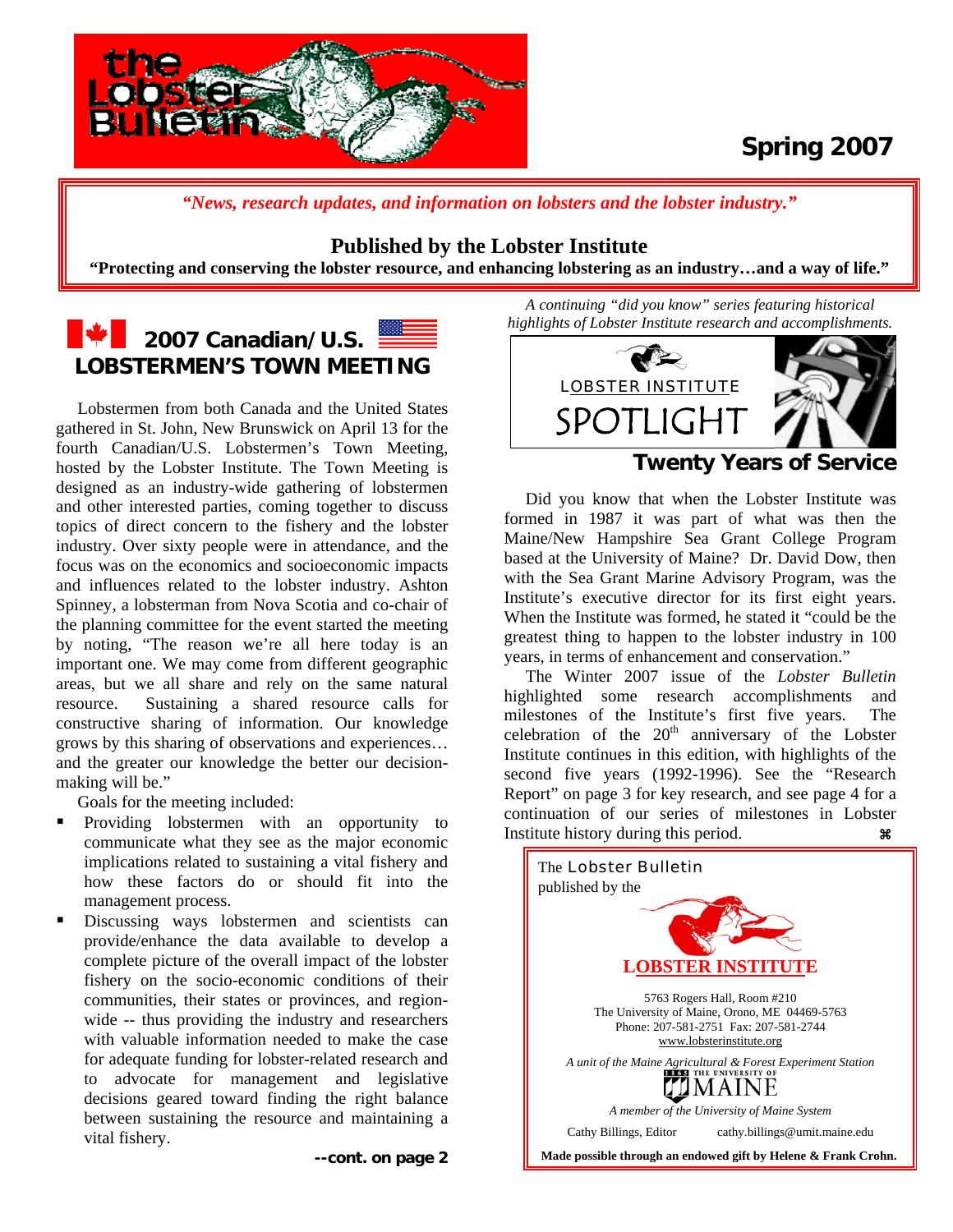

- **Fostering collaboration and communication between** all geographic areas of the fishery, reinforcing the fact that all share and rely on a common resource that must be protected.
- Promoting dialogue between lobstermen, scientists and fisheries management personnel.

 The event began with a panel discussion featuring reports from three researchers that helped set the stage for the discussions that followed. John Driscoll, a Masters candidate at Dalhousie University in Halifax, Nova Scotia, who is working on a Life Cycle Assessment of the Maine lobster fishery described an upcoming survey designed to provide information on the carbon energy outputs generated by the various sectors of the lobster industry. Michael Gardner, President of Gardner Pinfold Consulting Economists, also from Halifax, commented on a study his firm recently conducted for Agriculture and Agri-Food Canada, entitled "Benchmarking Study on Canadian Lobster". Finally, Laura Singer, the Director of Collaborative Research at the Gulf of Maine Research Institute summarized findings from their "Lobster Socioeconomic Impact Survey".

 The majority of the discussion then took place in a true town meeting format. Lobstermen were asked to share their thoughts, concern, questions, and experiences. Some of the topics discussed included:

- rising costs associated with lobster fishing such as bait, fuel, etc.
- **influences on the pricing structure through all** channels of the industry from fisherman to the final consumer.
- marketing challenges and "branding" of the product.
- how to reconcile environmental needs with economic realities.

 "A distinctive feature of our Town Meetings is the emphasis on the lobstermen's perspective," said Dr. Bob Bayer, Executive Director of the Lobster Institute. "This year we had an excellent mix of participants from the various sectors of the industry, which led to some very frank and productive discussions."

 Darden Restaurants has provided sponsorship for the Lobster Institute's Canadian/U.S. Lobstermen's Town Meeting since its introduction in 2004. Fisheries Products International provided sponsorship of the welcome reception held the night before the event.

 As always, the Town Meeting session was recorded, and the Lobster Institute will make a CD or written reports available to interested parties. In addition, a summary report and full transcript will be made available on the Lobster Institute's Web site at

[www.lobsterinstitute.org](http://www.lobsterinstitute.org/) as soon as they are compiled. Call Jean Day at 207-581-1443 or email [jean.day@umit.maine.edu](mailto:jean.day@umit.maine.edu) for information.  $\mathbf{\mathcal{F}}$ 

### **Lobsters Prices Elevated as Water Temperatures Remained Low**

Consumers have been surprised to find the price of live lobsters topping \$15 in their local grocery stores this spring, about double what they cost this time last year. They fared no better in restaurants, some of which were asking \$30 for a 1-½ pound lobster dinner. Cooked and picked lobster meat could be found at \$60 per pound in some cases.

 The Massachusetts Lobstermen's Association's "North Atlantic Lobster Coalition Market Demand & Supply Update" (April 23, 2007) indicates that while the quality of lobsters has been excellent, the supply is simply inadequate.

 Three factors are thought to be major contributors to the short supply and consequently the higher than usual prices: colder than normal water temperatures for the time of year, rough weather conditions, and few lobsters available from holding facilities and pounds.

 According to Dr. Bob Bayer, executive director of the Lobster Institute, "A series of storms and strong northwest winds made it difficult for lobstermen to head out to sea in March and April. When they did head out, they found bait still in their traps and few or no lobsters. An unusually cold spring lowered water temperatures about six degrees, and lobsters are less active and less likely to feed when the water temperature is cold."

 In addition to the poor weather and cold waters, few lobsters were being held in reserve by tidal pound owners and lobster storage facilities (primarily found in Canada) this spring due to surpluses in recent years. The combined result was the higher than normal prices found all along the market chain from the dock to the dining table. However, Bayer feels the current short supply of lobsters being trapped does not reflect a decrease in the lobster stocks. He noted the prices should start to fall once the weather starts to cooperate and water temperatures rise. a



Check out the Lobster Institute website at [www.lobsterinstitute.org](http://www.lobsterinstitute.org/), providing the definitive site for lobster information …… with nearly 200 links.

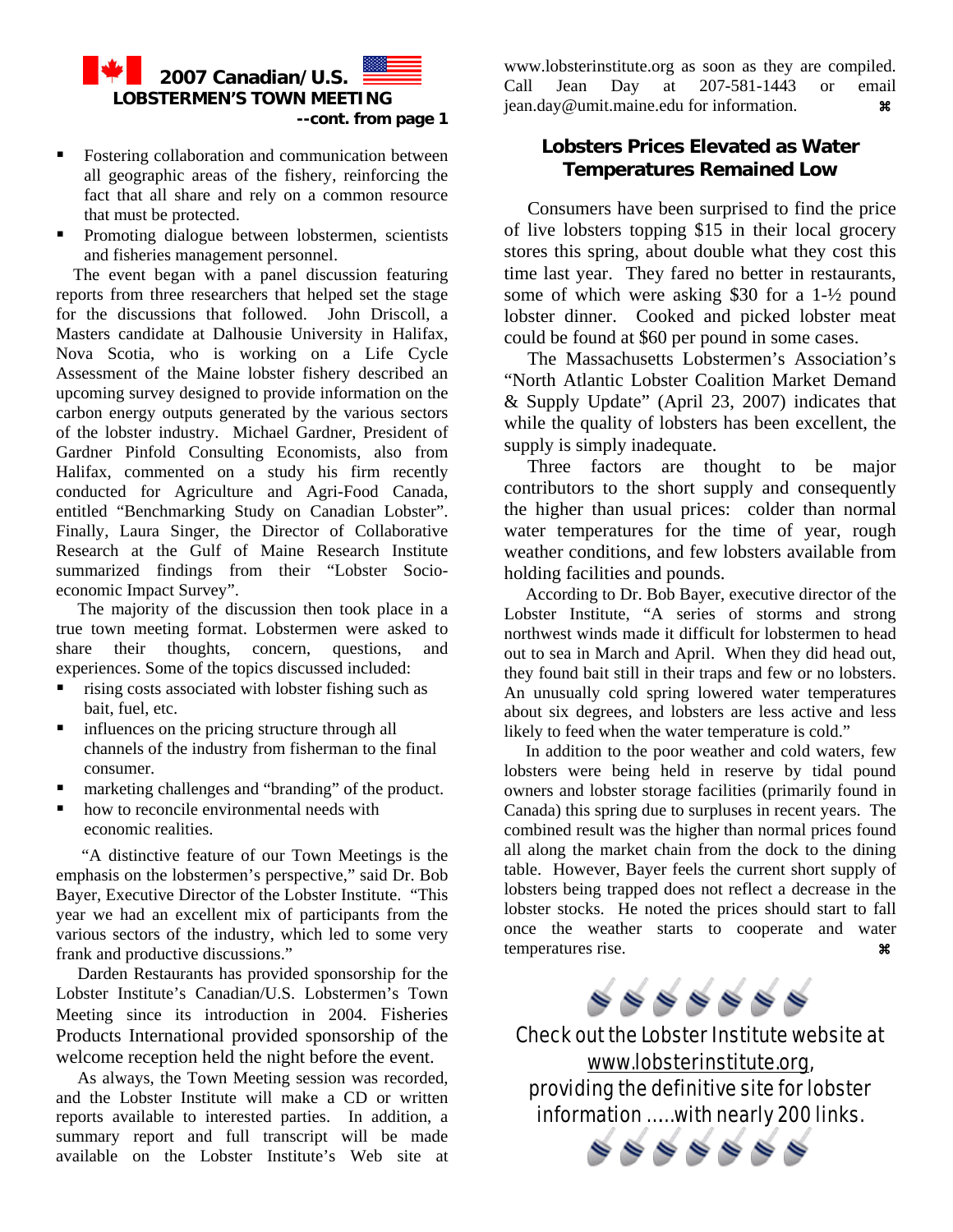

*Readers may contact the Lobster Institute for more detailed information on any of these projects.*

 **Tidal Lobster Pounds to be Tested as Lobster Rearing Facilities –** The Downeast Institute for Applied Marine Research & Education, in collaboration with the Lobster Institute, has received a grant from the Maine Community Foundation to test the use of tidal lobster pounds as facilities for rearing lobsters for stock enhancement purposes. The study calls for using dormant lobster pounds as controlled mesocosms for the hatching and raising of larval lobsters. The concept is to hatch and rear lobsters inexpensively in large quantities, taking advantage of a natural environment, including the natural feed that is available in this setting. The larval lobsters will be reared to Stage IV or V, at which time they will be released. At Stage IV or V the lobster should be sizeable enough to dwell on the ocean bottom and find adequate shelter to protect themselves. During the first stages after hatching, lobsters are most vulnerable to predators, as they are small and light, and basically float within the top meter from the water's surface. If this concept proves successful, evaluation of post-release survival rates would be required to validate this method as an

effective stock enhancement tool. Tissue samples will be taken from egged-lobsters used in the trials to allow for possible DNA profiling in the future in order to validate settlement models. Look for a report on this project in a future issue of the *Lobster Bulletin.* 

 **Hatchery Project Also Underway in Cornwall, England –** According to the BBC News, the National Lobster Hatchery in Cornwall has secured funding to continue its work to preserve stocks of *Hommarus gammarus* for local fishermen. There have been concerns the popularity of lobsters in restaurants could threaten the species. Local fishermen bring pregnant females to the hatchery in Padstow, which allows them to release their delicate offspring in captivity, free from predators. The juveniles are raised to a size where they can be released back into the sea. The hatchery released about 10,000 juvenile lobsters into coastal waters around the region in 2006, although it takes several years for them to reach maturity. The hatchery is also funded by its visitor center where people can see the project in action.

### **Celebrating the Lobster Institute's 20<sup>th</sup> Anniversary Research Highlights in the Second Five Years: 1992-1996**



Trials to enhance yield and shelflife of frozen cooked lobster.



# **1993**

Conducted thermal thresholds and lobster recruitment studies.

**1995** Devised a test to detect illegally scrubbed eggbearing lobsters.





Helped compile a history of lobster legislation.

# **1996**

 Composed a HAACP logbook as a tool to ensure safe lobster storage.